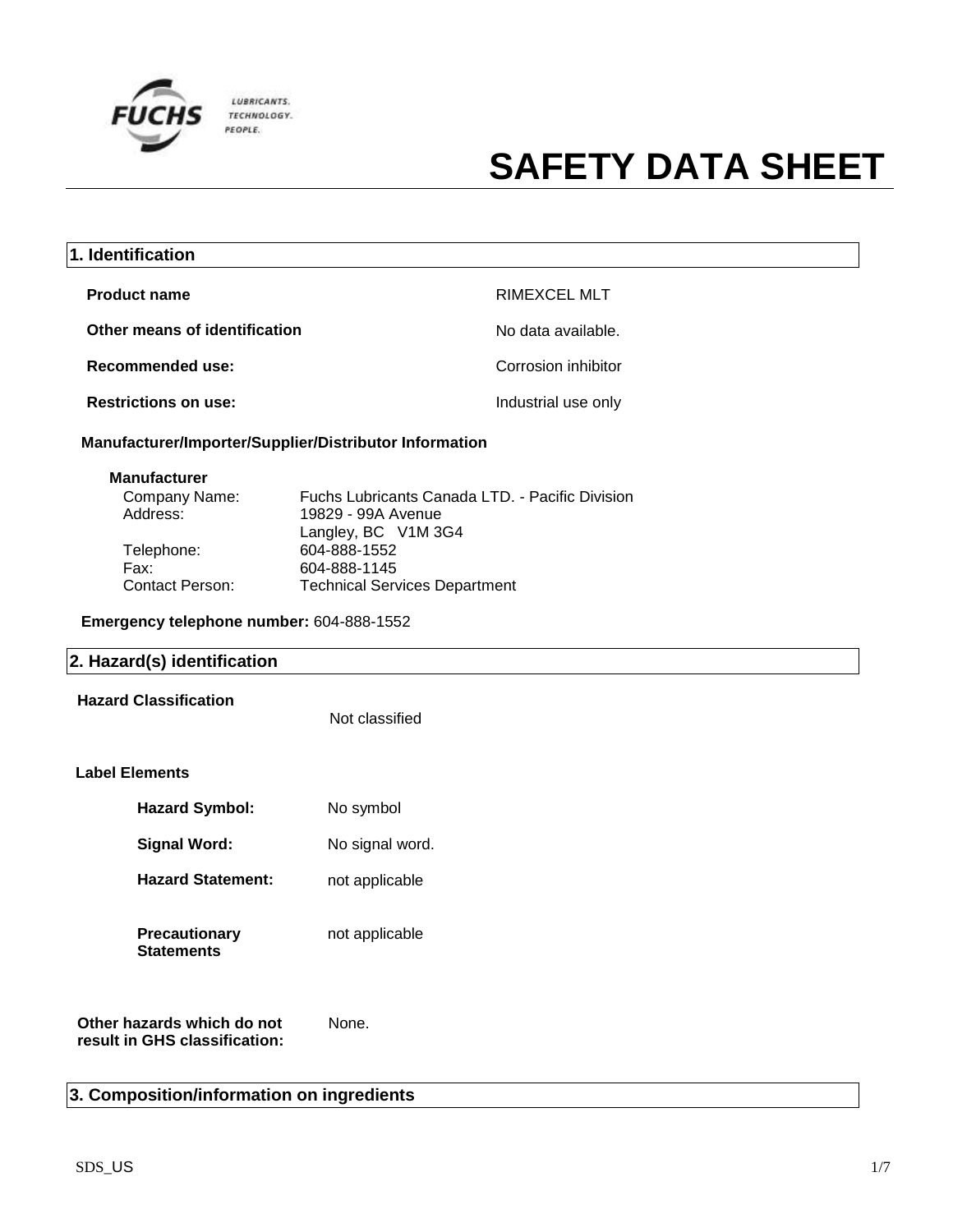

#### **Hazardous Component(s):**

| Confidential | $5 - 10\%$   |
|--------------|--------------|
| 7632-00-0    | $0.01 - 1\%$ |
|              | .            |

Specific chemical identities and/or exact percentages have been withheld as trade secrets.

| 4. First-aid measures                                                  |                                                                                                                                             |  |
|------------------------------------------------------------------------|---------------------------------------------------------------------------------------------------------------------------------------------|--|
| Ingestion:                                                             | Rinse mouth thoroughly. Call a POISON CENTER/doctor//if you feel<br>unwell. Do NOT induce vomiting.                                         |  |
| Inhalation:                                                            | Move to fresh air. Call a POISON CENTER/doctor//if you feel unwell.                                                                         |  |
| <b>Skin Contact:</b>                                                   | Remove contaminated clothing and shoes. Wash contact areas with soap<br>and water. If skin irritation occurs: Get medical advice/attention. |  |
| Eye contact:                                                           | Flush thoroughly with water. If irritation occurs, get medical assistance.<br>Continue to rinse for at least 15 minutes.                    |  |
| Most important symptoms/effects, acute and delayed                     |                                                                                                                                             |  |
| <b>Symptoms:</b>                                                       | No data available.                                                                                                                          |  |
| Indication of immediate medical attention and special treatment needed |                                                                                                                                             |  |
| <b>Treatment:</b>                                                      | Get medical attention if symptoms occur.                                                                                                    |  |
| 5. Fire-fighting measures                                              |                                                                                                                                             |  |
| <b>General Fire Hazards:</b>                                           | No unusual fire or explosion hazards noted.                                                                                                 |  |
| Suitable (and unsuitable) extinguishing media                          |                                                                                                                                             |  |
| <b>Suitable extinguishing</b><br>media:                                | Water spray, fog, CO2, dry chemical, or regular foam. Use fire-<br>extinguishing media appropriate for surrounding materials.               |  |
| <b>Unsuitable extinguishing</b><br>media:                              | Do not use water jet as an extinguisher, as this will spread the fire.                                                                      |  |
| Specific hazards arising from<br>the chemical:                         | Heat may cause the containers to explode. During fire, gases hazardous to<br>health may be formed.                                          |  |
| Special protective equipment and precautions for firefighters          |                                                                                                                                             |  |
| <b>Special fire fighting</b><br>procedures:                            | No data available.                                                                                                                          |  |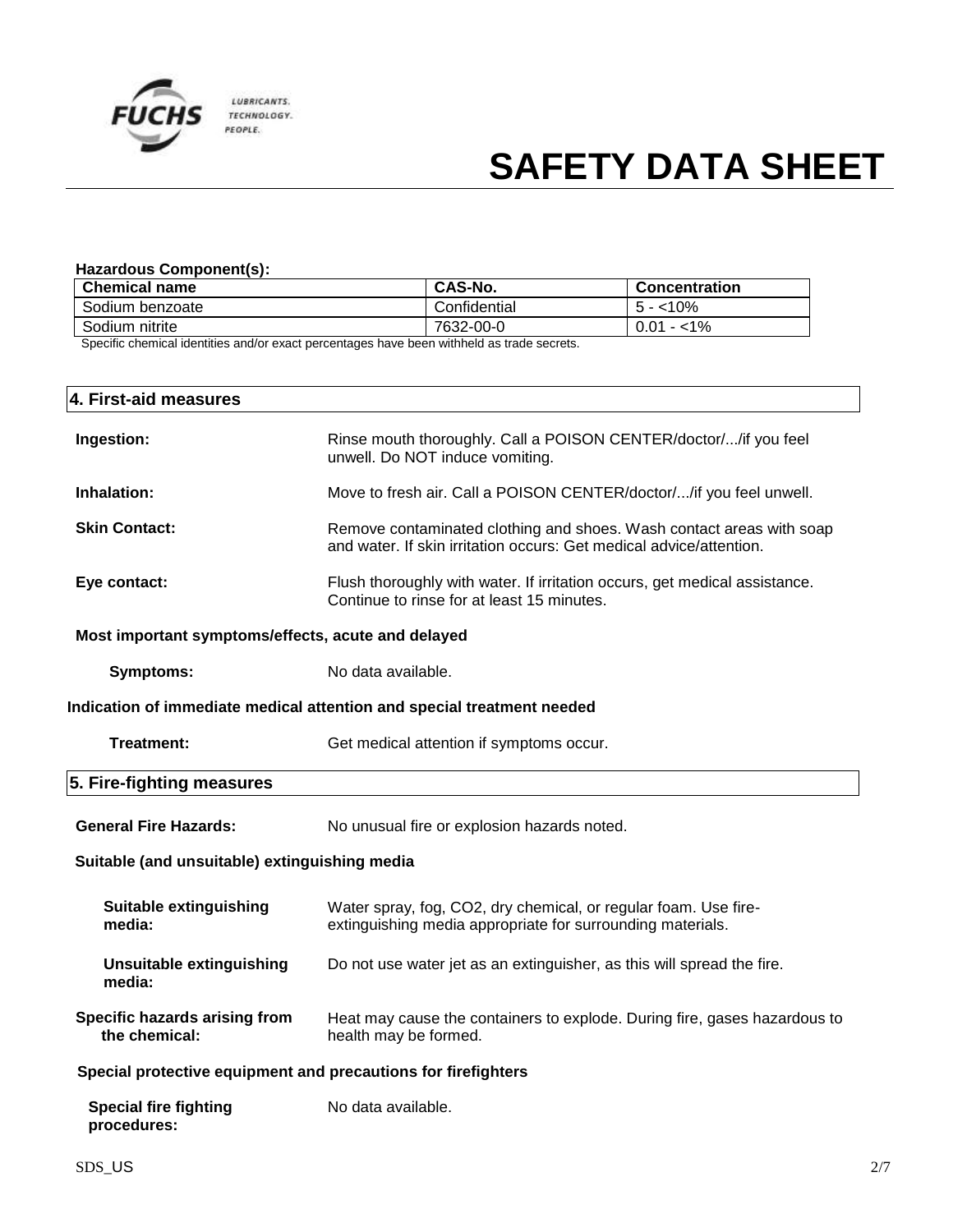

| Special protective equipment<br>for fire-fighters:                                | Firefighters must use standard protective equipment including flame<br>retardant coat, helmet with face shield, gloves, rubber boots, and in<br>enclosed spaces, SCBA.                                                                                      |
|-----------------------------------------------------------------------------------|-------------------------------------------------------------------------------------------------------------------------------------------------------------------------------------------------------------------------------------------------------------|
| 6. Accidental release measures                                                    |                                                                                                                                                                                                                                                             |
| <b>Personal precautions,</b><br>protective equipment and<br>emergency procedures: | See Section 8 of the SDS for Personal Protective Equipment. Do not touch<br>damaged containers or spilled material unless wearing appropriate<br>protective clothing. Keep unauthorized personnel away. Ensure adequate<br>ventilation.                     |
| <b>Methods and material for</b><br>containment and cleaning<br>up:                | Absorb with sand or other inert absorbent. Stop the flow of material, if this is<br>without risk.                                                                                                                                                           |
| <b>Environmental Precautions:</b>                                                 | Avoid release to the environment. Do not contaminate water sources or<br>sewer. Prevent further leakage or spillage if safe to do so.                                                                                                                       |
| 7. Handling and storage                                                           |                                                                                                                                                                                                                                                             |
| Precautions for safe handling:                                                    | Observe good industrial hygiene practices. Wear appropriate personal<br>protective equipment. Do not expose to intense heat as product may<br>expand and pressurize container.                                                                              |
| <b>Conditions for safe storage,</b><br>including any<br>incompatibilities:        | Store in original tightly closed container. Avoid contact with oxidizing<br>agents. Store away from incompatible materials.                                                                                                                                 |
| 8. Exposure controls/personal protection                                          |                                                                                                                                                                                                                                                             |
| <b>Exposure Limits</b>                                                            |                                                                                                                                                                                                                                                             |
|                                                                                   | None of the components have assigned exposure limits.                                                                                                                                                                                                       |
| <b>Protective Measures:</b>                                                       | Use personal protective equipment as required.                                                                                                                                                                                                              |
| <b>Respiratory Protection:</b>                                                    | In case of inadequate ventilation use suitable respirator. Seek advice from<br>supervisor on the company's respiratory protection standards.                                                                                                                |
| <b>Eye Protection:</b>                                                            | Wear safety glasses with side shields (or goggles).                                                                                                                                                                                                         |
| <b>Skin and Body Protection:</b>                                                  | Wear chemical-resistant gloves, footwear, and protective clothing appropriate<br>for the risk of exposure. Contact health and safety professional or manufacturer<br>for specific information.                                                              |
| <b>Hygiene measures:</b>                                                          | Always observe good personal hygiene measures, such as washing after<br>handling the material and before eating, drinking, and/or smoking. Routinely<br>wash work clothing to remove contaminants. Discard contaminated footwear<br>that cannot be cleaned. |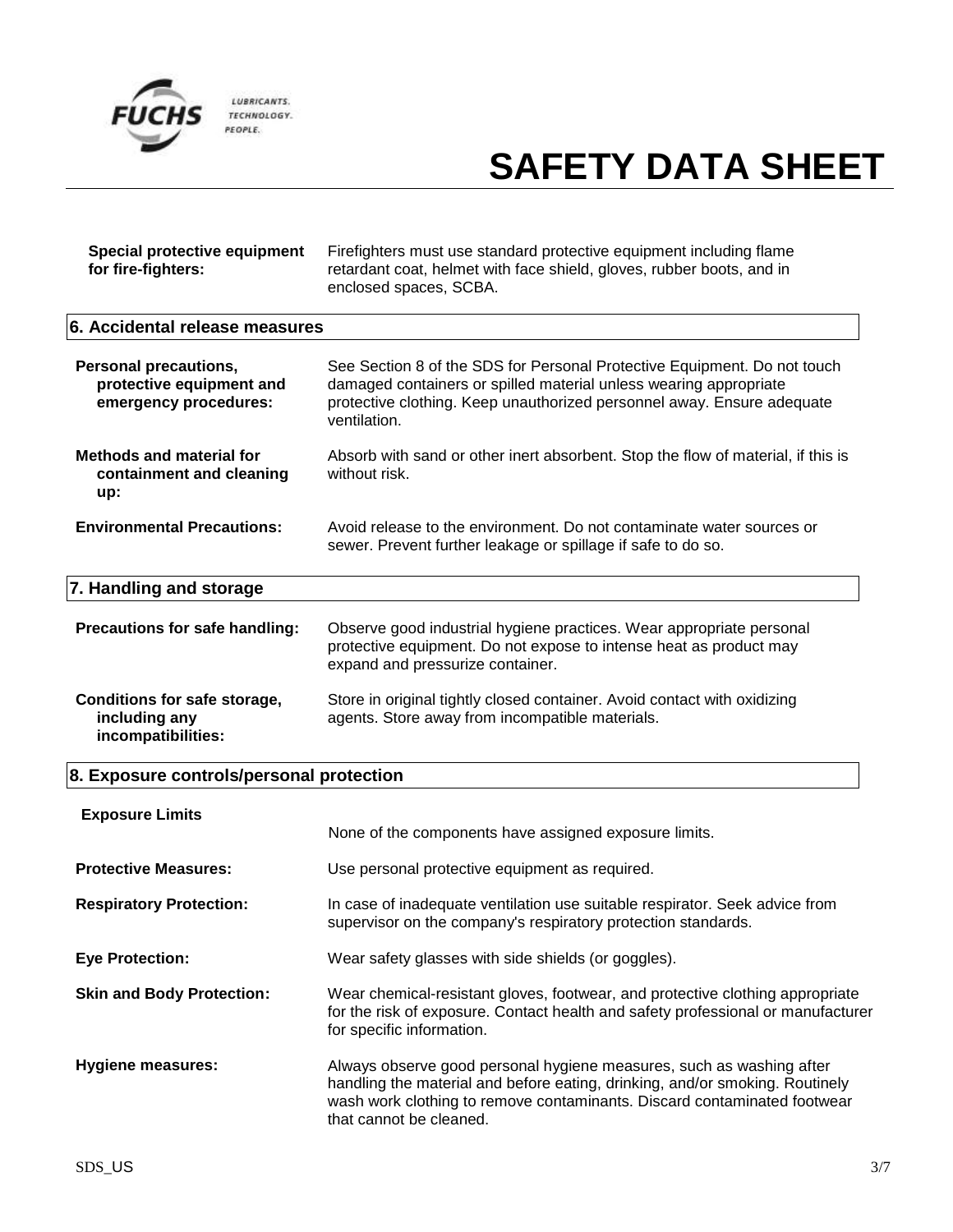

#### **9. Physical and chemical properties**

| Appearance                                            |        |
|-------------------------------------------------------|--------|
| <b>Physical state:</b>                                | liquid |
| Form:                                                 | No dat |
| Color:                                                | Green  |
| Odor:                                                 | No dat |
| <b>Odor threshold:</b>                                | No dat |
| pH:                                                   | 8.0    |
| <b>Melting point/freezing point:</b>                  | No dat |
| Initial boiling point and boiling range:              | No dat |
| <b>Flash Point:</b>                                   | not a  |
| <b>Evaporation rate:</b>                              | No dat |
| Flammability (solid, gas):                            | No dat |
| Upper/lower limit on flammability or explosive limits |        |
| Flammability limit - upper (%):                       | No dat |
| Flammability limit - lower (%):                       | No dat |
| Explosive limit - upper (%):                          | No dat |
| Explosive limit - lower (%):                          | No dat |
| Vapor pressure:                                       | No dat |
| Vapor density:                                        | No dat |
| <b>Relative density:</b>                              | 1.054  |
| Solubility(ies)                                       |        |
| <b>Solubility in water:</b>                           | No dat |
| Solubility (other):                                   | No dat |
| Partition coefficient (n-octanol/water):              | No dat |
| Auto-ignition temperature:                            | No dat |
| <b>Decomposition temperature:</b>                     | No dat |
| <b>Viscosity:</b>                                     | No dat |

**Form:** No data available. **Odor:** No data available. No data available. **Melting point/freezing point:** No data available. **No data available. Flash Point:** not applicable **Evaporation rate:** No data available. **Flammability (solid, gas):** No data available. No data available. No data available. No data available. **Explosive limit - lower (%):** No data available. No data available. **Vapor density:** No data available.

**Solubility in water:** No data available. **Solubility (other):** No data available. No data available. No data available. No data available. **Viscosity:** No data available.

#### **10. Stability and reactivity**

| <b>Reactivity:</b>                            | Not reactive during normal use.             |     |
|-----------------------------------------------|---------------------------------------------|-----|
| <b>Chemical Stability:</b>                    | Material is stable under normal conditions. |     |
| <b>Possibility of hazardous</b><br>reactions: | None under normal conditions.               |     |
| <b>Conditions to avoid:</b>                   | Avoid heat or contamination.                |     |
| <b>Incompatible Materials:</b><br>SDS_US      | No data available.                          | 4/7 |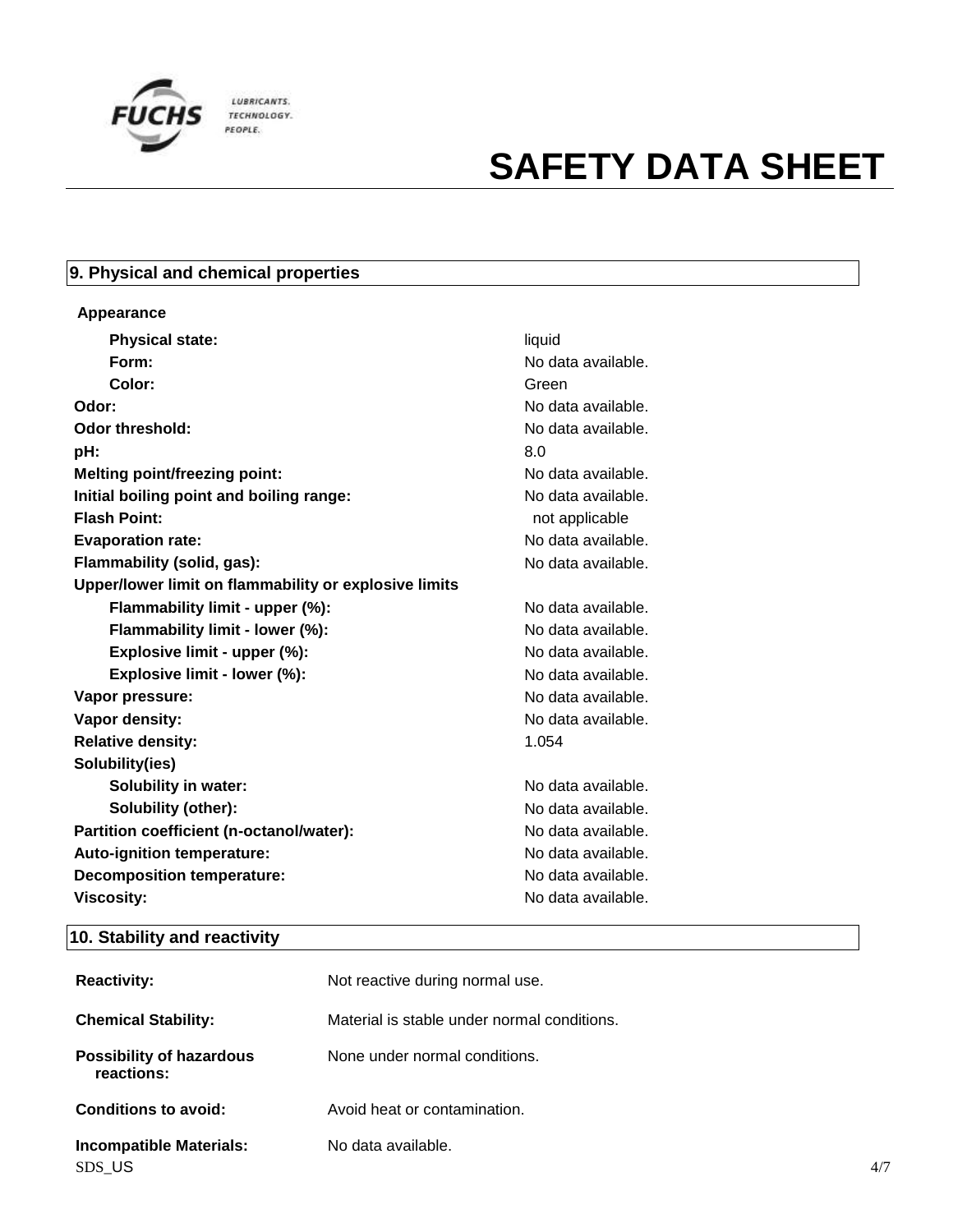

| <b>Hazardous Decomposition</b><br><b>Products:</b>          | Thermal decomposition or combustion may liberate carbon oxides and<br>other toxic gases or vapors.                                            |  |
|-------------------------------------------------------------|-----------------------------------------------------------------------------------------------------------------------------------------------|--|
| 11. Toxicological information                               |                                                                                                                                               |  |
| Information on likely routes of exposure<br>Ingestion:      | May be ingested by accident. Ingestion may cause irritation and malaise.                                                                      |  |
| Inhalation:                                                 | Inhalation is the primary route of exposure. In high concentrations, vapors,<br>fumes or mists may irritate nose, throat and mucus membranes. |  |
| <b>Skin Contact:</b>                                        | Prolonged skin contact may cause redness and irritation.                                                                                      |  |
| Eye contact:                                                | Eye contact is possible and should be avoided.                                                                                                |  |
| Ingestion:                                                  | Symptoms related to the physical, chemical and toxicological characteristics<br>No data available.                                            |  |
| Inhalation:                                                 | No data available.                                                                                                                            |  |
| <b>Skin Contact:</b>                                        | No data available.                                                                                                                            |  |
| Eye contact:                                                | No data available.                                                                                                                            |  |
| Information on toxicological effects                        |                                                                                                                                               |  |
| Acute toxicity (list all possible routes of exposure)       |                                                                                                                                               |  |
| Oral<br><b>Product:</b>                                     | ATEmix (): > 5000 mg/kg                                                                                                                       |  |
| Dermal<br><b>Product:</b>                                   | ATEmix (): 2000 - 5000 mg/kg                                                                                                                  |  |
| <b>Inhalation</b><br><b>Product:</b>                        | Not classified for acute toxicity based on available data.                                                                                    |  |
| <b>Repeated dose toxicity</b><br><b>Product:</b>            | No data available.                                                                                                                            |  |
| <b>Skin Corrosion/Irritation</b><br>Product:                | No data available.                                                                                                                            |  |
| <b>Serious Eye Damage/Eye Irritation</b><br>Product:        | No data available.                                                                                                                            |  |
| <b>Respiratory or Skin Sensitization</b><br><b>Product:</b> | No data available.                                                                                                                            |  |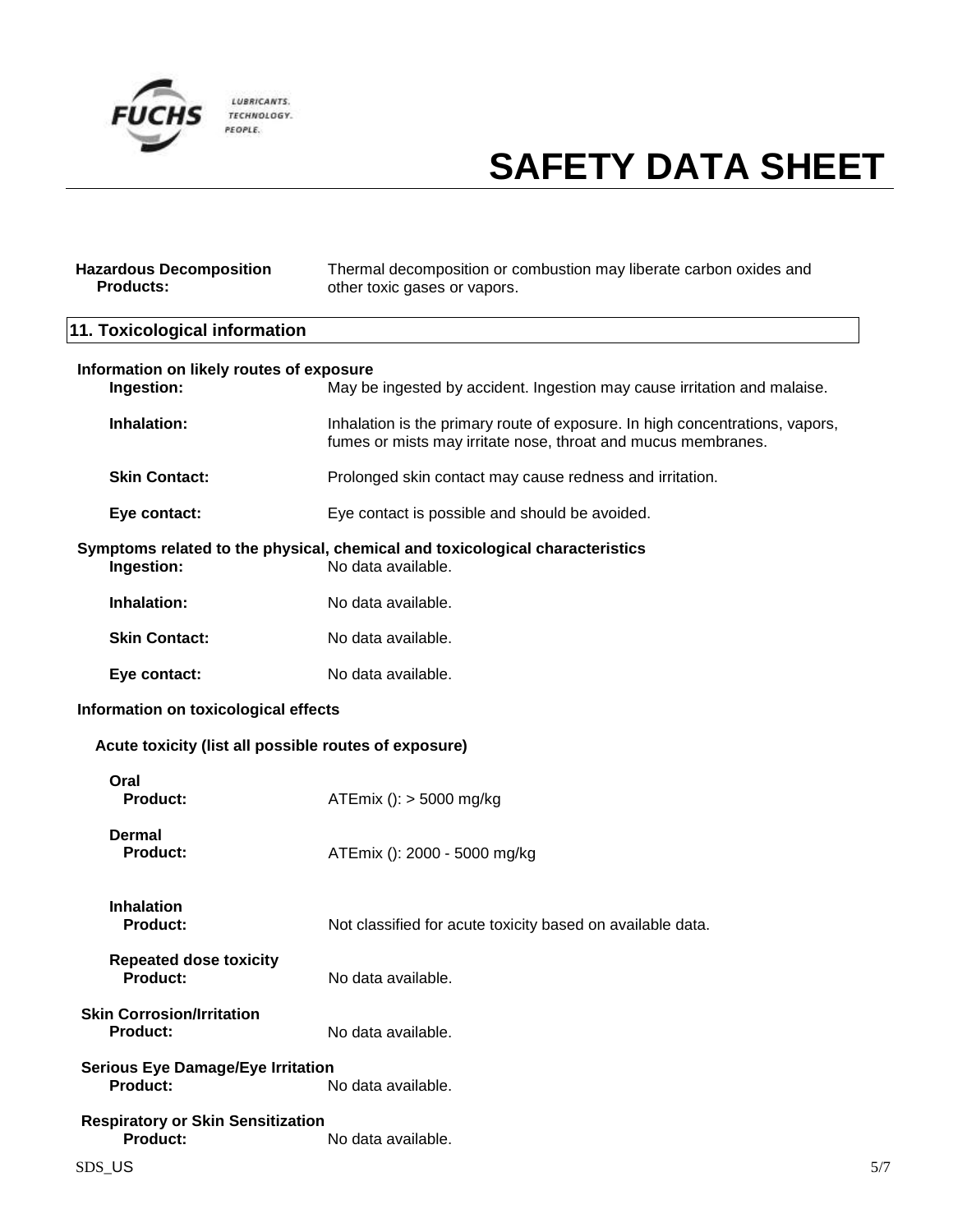

### **Carcinogenicity**

**Product:** No data available.

**IARC Monographs on the Evaluation of Carcinogenic Risks to Humans:** No carcinogenic components identified

**US. National Toxicology Program (NTP) Report on Carcinogens:** No carcinogenic components identified

**US. OSHA Specifically Regulated Substances (29 CFR 1910.1001-1050):** No carcinogenic components identified

#### **Germ Cell Mutagenicity**

| In vitro<br>Product:                                           | No data available. |
|----------------------------------------------------------------|--------------------|
| In vivo<br>Product:                                            | No data available. |
| <b>Reproductive toxicity</b><br>Product:                       | No data available. |
| Specific Target Organ Toxicity - Single Exposure<br>Product:   | No data available. |
| Specific Target Organ Toxicity - Repeated Exposure<br>Product: | No data available. |
| <b>Aspiration Hazard</b><br>Product:                           | No data available. |
| <b>Other effects:</b>                                          | No data available. |

| 12. Ecological information    |                                                                                                                                                                                                                                                                                                                                                                                                                 |
|-------------------------------|-----------------------------------------------------------------------------------------------------------------------------------------------------------------------------------------------------------------------------------------------------------------------------------------------------------------------------------------------------------------------------------------------------------------|
| <b>General information:</b>   | This product has not been evaluated for ecological toxicity or other<br>environmental effects.                                                                                                                                                                                                                                                                                                                  |
| 13. Disposal considerations   |                                                                                                                                                                                                                                                                                                                                                                                                                 |
| <b>Disposal instructions:</b> | Discharge, treatment, or disposal may be subject to national, state, or local<br>laws. Dispose of waste at an appropriate treatment and disposal facility in<br>accordance with applicable laws and regulations, and product<br>characteristics at time of disposal. It is the responsibility of the product user<br>or owner to determine at the time of disposal, which waste regulations must<br>be applied. |